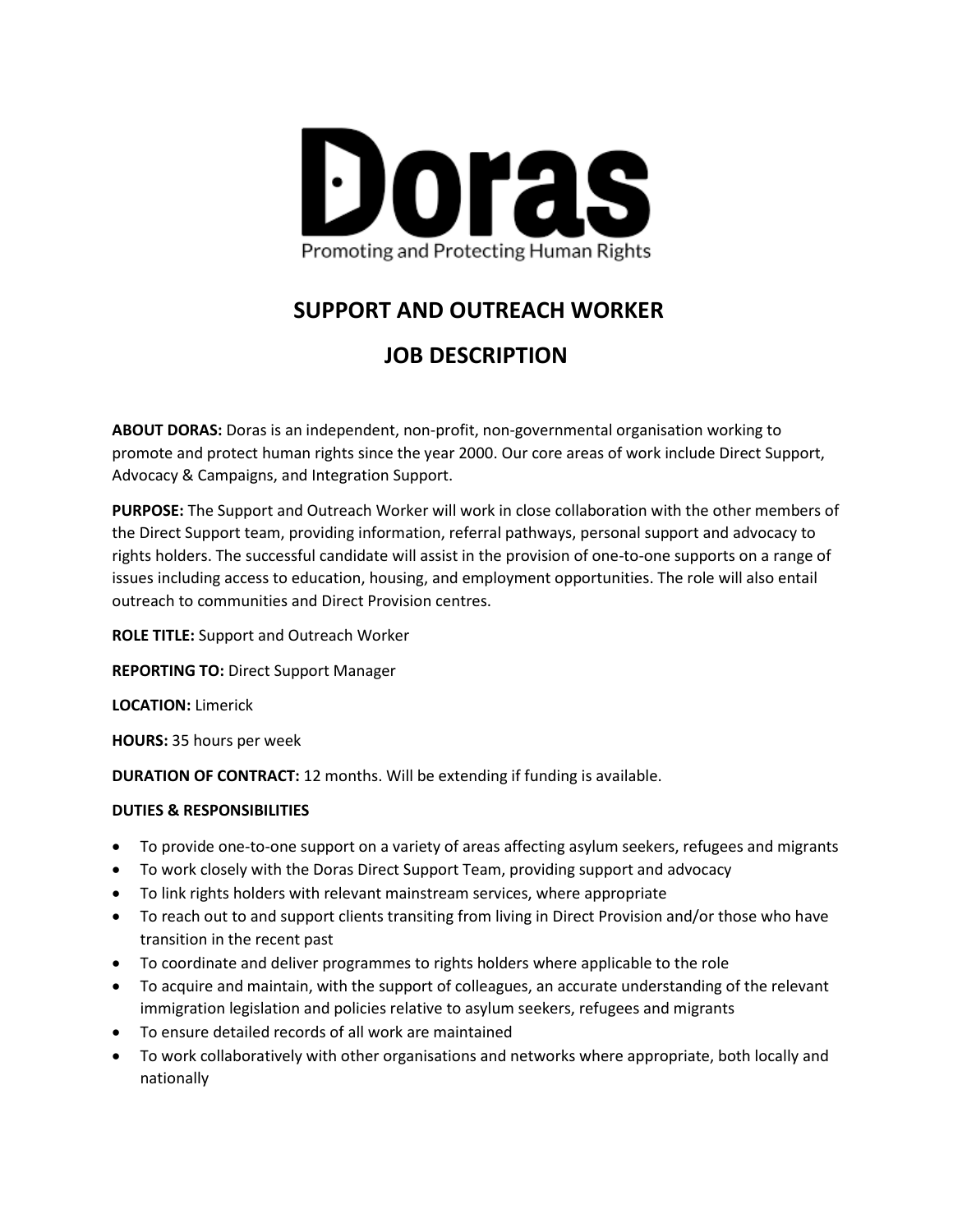### **OTHER DUTIES**

- To effectively represent and market the mission, vision and values of Doras at relevant fora.
- To attend and contribute to regular Direct Support meetings and Team meetings.
- To maintain accurate and up-to-date records of all work
- To maintain strict confidentiality of personal information about Doras service users and adhere to Doras policy and procedure in this regard.
- To undertake additional tasks and responsibilities, which may arise from time to time and are incidental to the post
- To carry out duties and responsibilities with due regard to Equal Opportunities legislation and Doras diversity policies.

## **Person Specification**

### **Qualifications**

• A relevant third-level qualification including social sciences/social care, community development or equivalent combination of relevant education and experience;

### **Experience/Knowledge:**

- A minimum of one year's experience in a similar position
- Experience of providing individual support and outreach, preferably to migrants
- Some understanding of immigration policies, practices and legislation in Ireland
- A strong interest in and knowledge of the issues facing asylum seekers, refugees and migrants in Ireland, particularly those who are at risk of social exclusion, poverty and discrimination
- A commitment to human rights based approaches
- Extensive knowledge of social welfare policies and practices
- Experience of report writing
- Experience in information provision and advocating for rights and equality
- An understanding and ability to relate to and work with people across cultures and backgrounds
- Experience of working in partnership with a wide range of other organisations

### **Skills/Abilities**

- Ability to engage with our client group with compassion and empathy
- Highly organised, with the ability to work well under pressure
- To have a flexible and adaptable work approach
- Excellent organisational and time management skills
- Excellent written, verbal, analytical and interpersonal skills
- Exercise good listening and communication skills with sensitivity to cultural communication skills
- Appreciation of the need for confidentiality and integrity
- Well-developed IT skills